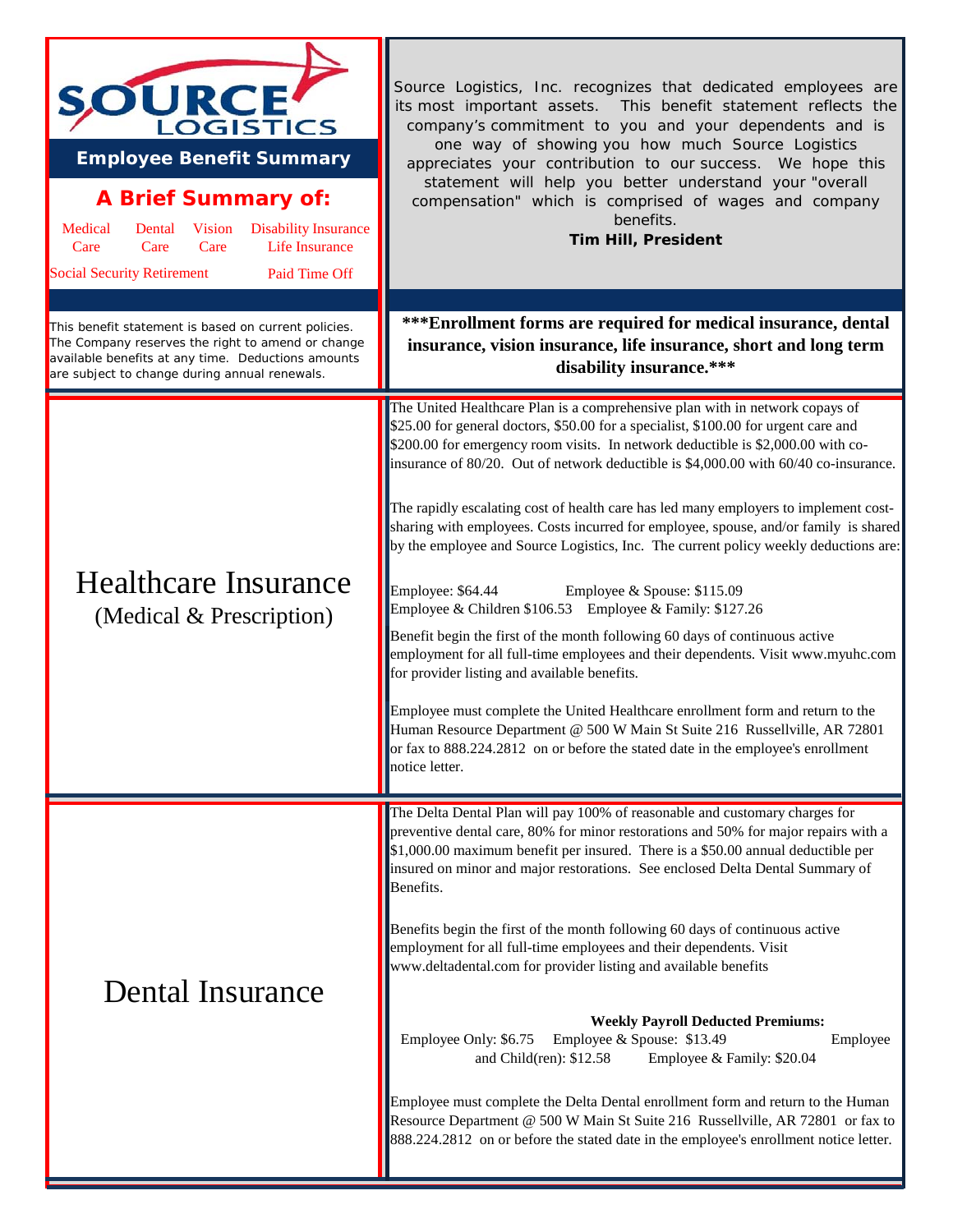| <b>Vision Insurance</b>                              | The Vision Service Plan (VSP) will pay for one eye exam every 12 months with<br>frames and lenses every 12 months. There is a \$25.00 co-pay for the exam. Frames<br>and lenses are discounted to contract rates for in network services. Any out of<br>network services are subject to the copay with a maximum benefit per item.<br>Medically necessary contact lenses are covered 100% up to contracted limits<br>Benefits begin the first of the month following 60 days of continuous active<br>employment for all full-time employees and their dependents. Visit www.vsp.com for<br>provider listing and available benefits.<br><b>Weekly Payroll Deducted Premiums:</b><br>Employee Only: \$2.84 Employee & 1 Dependent: \$4.22<br>Employee & Family: \$7.37<br>Employee must complete the Vision Service Plan (VSP) enrollment form and return<br>to the Human Resource Department @ 500 W Main St Suite 216 Russellville, AR<br>72801 or fax to 888.224.2812 on or before the stated date in the employee's<br>enrollment notice letter.                                                                                                                                                                                                                                                                                                           |
|------------------------------------------------------|--------------------------------------------------------------------------------------------------------------------------------------------------------------------------------------------------------------------------------------------------------------------------------------------------------------------------------------------------------------------------------------------------------------------------------------------------------------------------------------------------------------------------------------------------------------------------------------------------------------------------------------------------------------------------------------------------------------------------------------------------------------------------------------------------------------------------------------------------------------------------------------------------------------------------------------------------------------------------------------------------------------------------------------------------------------------------------------------------------------------------------------------------------------------------------------------------------------------------------------------------------------------------------------------------------------------------------------------------------------|
| Life Insurance<br>(Includes Family Life and<br>AD&D) | Source Logistics, Inc. provides life insurance for all employees equal to their annual<br>base pay. In addition, you are provided with Family Life (\$2,000 for Spouse &<br>\$1,000 for children under 25) and an Accidental Death and Dismemberment<br>insurance which will cover you in varying amounts depending on the nature of the<br>accident, injury or fatality. Please make sure that your beneficiary designations are<br>current.<br>This is a company paid benefit<br>Benefits begin the first of the month following 60 days of continuous active<br>employment for all full-time employees and their dependents.<br>Employee must complete the Mutual of Omaha enrollment form and return to the<br>Human Resource Department @ 500 W Main St Suite 216 Russellville, AR 72801<br>or fax to 888.224.2812 on or before the stated date in the employee's enrollment<br>notice letter.                                                                                                                                                                                                                                                                                                                                                                                                                                                          |
| <b>Disability Insurance</b><br>(Short & Long Term)   | Source Logistics, Inc. recognizes the serious financial impact that can be imposed by<br>a disability or illness and has developed a comprehensive plan that addresses your<br>potential short and long-term needs.<br>You are covered during the 1st six months of a disability/illness through Mutual of<br>Omaha's Short Term Disability (STD) policy. This plan, after a 1-week waiting<br>period, will pay up to a maximum benefit of \$500.00 per week. If your disability or<br>illness persist longer than six months, you are also covered by Mutual of Omaha's<br>Long Term Disability (LTD) policy. This plan provides a monthly benefit of as much<br>as 60% of your monthly wage until disability ends or 2 years for drivers or age 65 for<br>non drivers. All of the above benefits are integrated to include any Social Security<br>Disability benefits for which you may be eligible.<br>This is a company paid benefit<br>Benefits begin the first of the month following 60 days of continuous active<br>employment for all full-time employees and their dependents.<br>Employee must complete the Mutual of Omaha enrollment form and return to the<br>Human Resource Department @ 500 W Main St Suite 216 Russellville, AR 72801<br>or fax to 888.224.2812 on or before the stated date in the employee's enrollment<br>notice letter. |